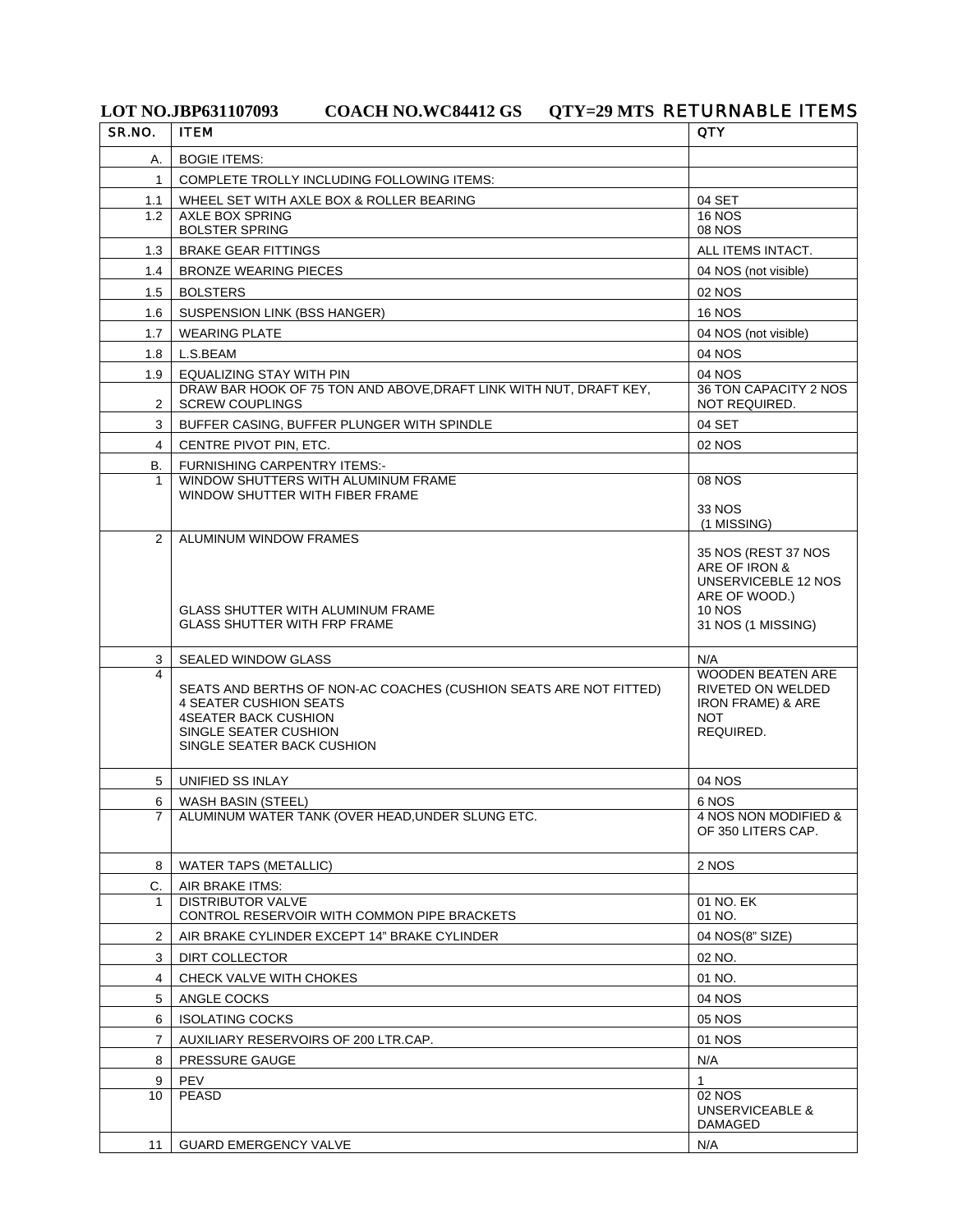| LOT NO.JBP631107093 |                           | <b>COACH NO.WC84412 GS</b> | OTY=29 MTS RETURNABLE ITEMS |                                               |
|---------------------|---------------------------|----------------------------|-----------------------------|-----------------------------------------------|
| SR.NO.              | <b>ITEM</b>               |                            |                             | <b>QTY</b>                                    |
|                     | Alternator                |                            |                             | 01 NOS                                        |
| 2.                  | <b>FAN</b>                |                            |                             | <b>18 NOS</b>                                 |
| 3.                  | <b>LIGHT LAMP</b>         |                            |                             | 02 NOS                                        |
| 4.                  | RRU/ERRU                  |                            |                             | 01 RRU                                        |
|                     |                           |                            |                             | 02 NOS (ONLY BATTERY<br><b>BOX COVERS ARE</b> |
| 5.                  | BATTERY BOX               |                            |                             | <b>REQUIRED)</b>                              |
| 6.                  | <b>BATTERY CELL</b>       |                            |                             | <b>18 NOS</b>                                 |
|                     | <b>TUBE LIGHT FITTING</b> |                            |                             | <b>28 NOS</b>                                 |

**NOTE:-NON-FERROUS (ALLUMINIUM CABLE AND OTHER ELECTRICAL ) ITEMS WILL RETURNABLE.**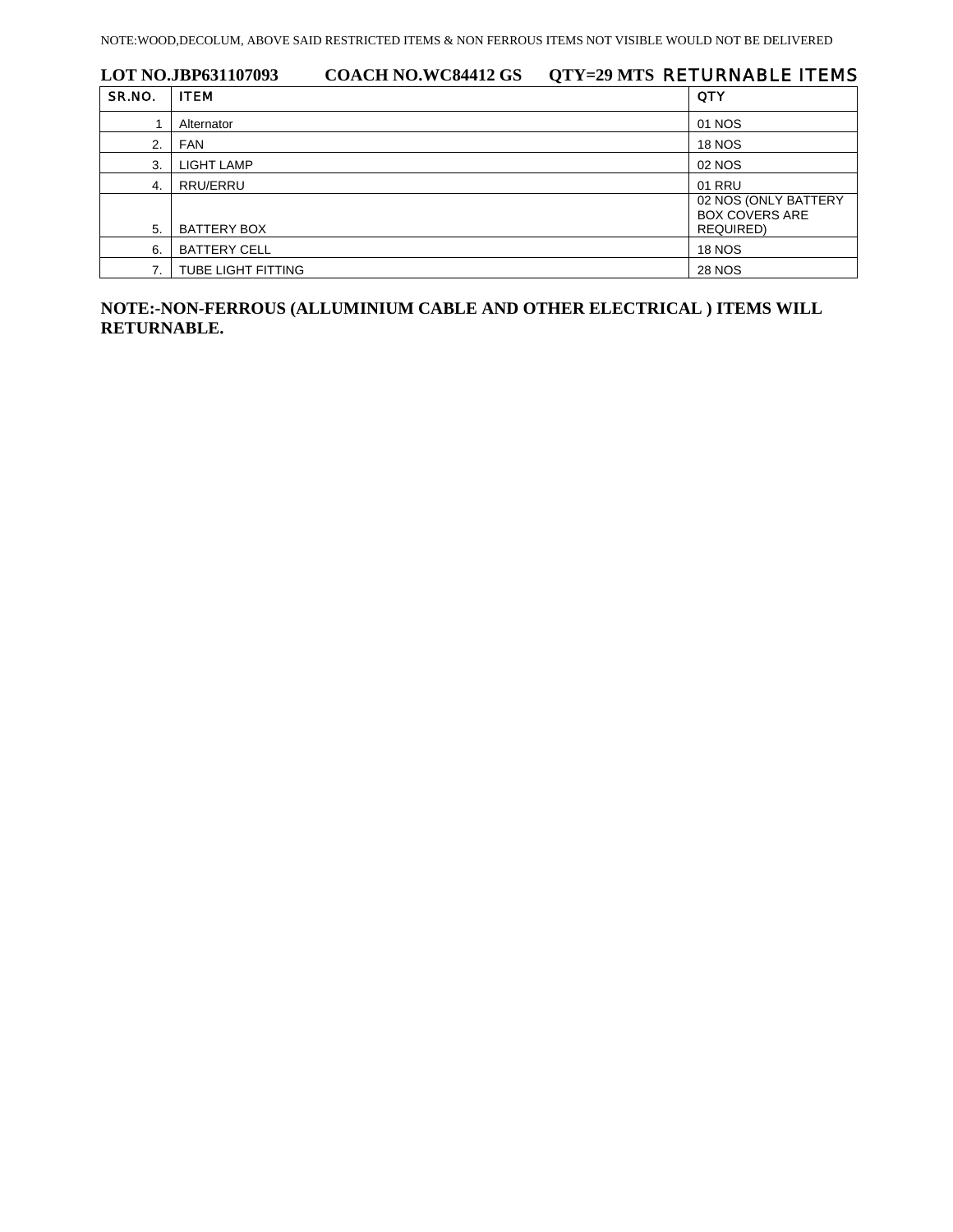| SR.NO.         | <b>ITEM</b>                                                                                  | <b>QTY</b>                                  |
|----------------|----------------------------------------------------------------------------------------------|---------------------------------------------|
| А.             | <b>BOGIE ITEMS:</b>                                                                          |                                             |
| 1              | COMPLETE TROLLY INCLUDING FOLLOWING ITEMS:                                                   |                                             |
| 1.1            | WHEEL SET WITH AXLE BOX & ROLLER BEARING                                                     | 04 SET                                      |
| 1.2            | <b>AXLE BOX SPRING</b>                                                                       | <b>16 NOS</b>                               |
|                | <b>BOLSTER SPRING</b>                                                                        | <b>08 NOS</b>                               |
| 1.3            | <b>BRAKE GEAR FITTINGS</b>                                                                   | ALL ITEMS INTACT.                           |
| 1.4            | <b>BRONZE WEARING PIECES</b>                                                                 | 04 NOS (not visible)                        |
| 1.5            | <b>BOLSTERS</b>                                                                              | 02 NOS                                      |
| 1.6            | SUSPENSION LINK (BSS HANGER)                                                                 | <b>16 NOS</b>                               |
| 1.7            | <b>WEARING PLATE</b>                                                                         | 04 NOS (not visible)                        |
| 1.8            | L.S.BEAM                                                                                     | 04 NOS                                      |
| 1.9            | EQUALIZING STAY WITH PIN                                                                     | 04 NOS                                      |
| 2              | DRAW BAR HOOK OF 75 TON AND ABOVE, DRAFT LINK WITH NUT, DRAFT KEY,<br><b>SCREW COUPLINGS</b> | 02 SET                                      |
| 3              | BUFFER CASING, BUFFER PLUNGER WITH SPINDLE                                                   | 04 SET                                      |
| $\overline{4}$ | CENTRE PIVOT PIN, ETC.                                                                       | 02 NOS                                      |
| В.             | FURNISHING CARPENTRY ITEMS:-                                                                 |                                             |
|                | <b>WINDOW SHUTTERS</b>                                                                       | 40 NOS (ALL OF FIBER)                       |
|                |                                                                                              |                                             |
|                |                                                                                              |                                             |
| $\overline{2}$ | ALUMINUM WINDOW FRAMES                                                                       | 31 NOS (REST 40 NOS                         |
|                |                                                                                              | ARE OF IRON &<br>UNSERVICEBLE 12 NOS        |
|                |                                                                                              | ARE OF WOOD.)                               |
|                |                                                                                              |                                             |
|                | <b>GLASS SHUTTER WITH ALUMINUM FRAME</b>                                                     | 16 NOS (ONE SHUTTER<br><b>GLASS BROKEN)</b> |
|                | <b>GLASS SHUTTER WITH FRP FRAME</b>                                                          | 24 NOS (ONE SHUTTER                         |
|                |                                                                                              | <b>GLASS BROKEN)</b>                        |
| 3<br>4         | SEALED WINDOW GLASS<br>SEATS AND BERTHS OF NON-AC COACHES (CUSHION SEATS ARE NOT FITTED)     | N/A<br><b>WOODEN BEATEN ARE</b>             |
|                | 4 SEATER CUSHION SEATS                                                                       | RIVETED ON WELDED                           |
|                | <b>4SEATER BACK CUSHION</b>                                                                  | <b>IRON FRAME) &amp; ARE</b>                |
|                | SINGLE SEATER CUSHION<br>SINGLE SEATER BACK CUSHION                                          | <b>NOT</b><br>REQUIRED.                     |
|                |                                                                                              |                                             |
|                |                                                                                              |                                             |
| 5              | UNIFIED SS INLAY                                                                             | 04 NOS                                      |
| 6              | WASH BASIN (STEEL)<br>ALUMINUM WATER TANK (OVER HEAD, UNDER SLUNG ETC.                       | 5 NOS                                       |
| $\overline{7}$ |                                                                                              | 4 NOS NON MODIFIED &<br>OF 350 LITERS CAP.  |
|                |                                                                                              |                                             |
| 8              | <b>WATER TAPS (METALLIC)</b>                                                                 | 6 NOS + 3 NOS FLUSHER<br>VALVES             |
| C.             | AIR BRAKE ITMS:                                                                              |                                             |
|                | <b>DISTRIBUTOR VALVE</b>                                                                     | $01$ NO. EK                                 |
|                | CONTROL RESERVOIR WITH COMMON PIPE BRACKETS                                                  | 01 NO.                                      |
| $\overline{2}$ | AIR BRAKE CYLINDER EXCEPT 14" BRAKE CYLINDER                                                 | 04 NOS(8" SIZE)                             |
| 3              | DIRT COLLECTOR                                                                               | 02 NO.                                      |
| 4              | CHECK VALVE WITH CHOKES                                                                      | 01 NO.                                      |
| 5              | ANGLE COCKS                                                                                  | 04 NOS                                      |
| 6              | <b>ISOLATING COCKS</b>                                                                       | 05 NOS                                      |
| $\overline{7}$ | AUXILIARY RESERVOIRS OF 200 LTR.CAP.                                                         | 01 NOS                                      |
| 8              | PRESSURE GAUGE                                                                               | N/A                                         |
| 9              | PEV                                                                                          | $\mathbf{1}$                                |
| 10             | <b>PEASD</b>                                                                                 | 02 NOS                                      |
|                |                                                                                              | <b>UNSERVICEABLE &amp;</b><br>DAMAGED       |
| 11             | <b>GUARD EMERGENCY VALVE</b>                                                                 | N/A                                         |
|                |                                                                                              |                                             |

NOTE:WOOD,DECOLUM, ABOVE SAID RESTRICTED ITEMS & NON FERROUS ITEMS NOT VISIBLE WOULD NOT BE DELIVERED